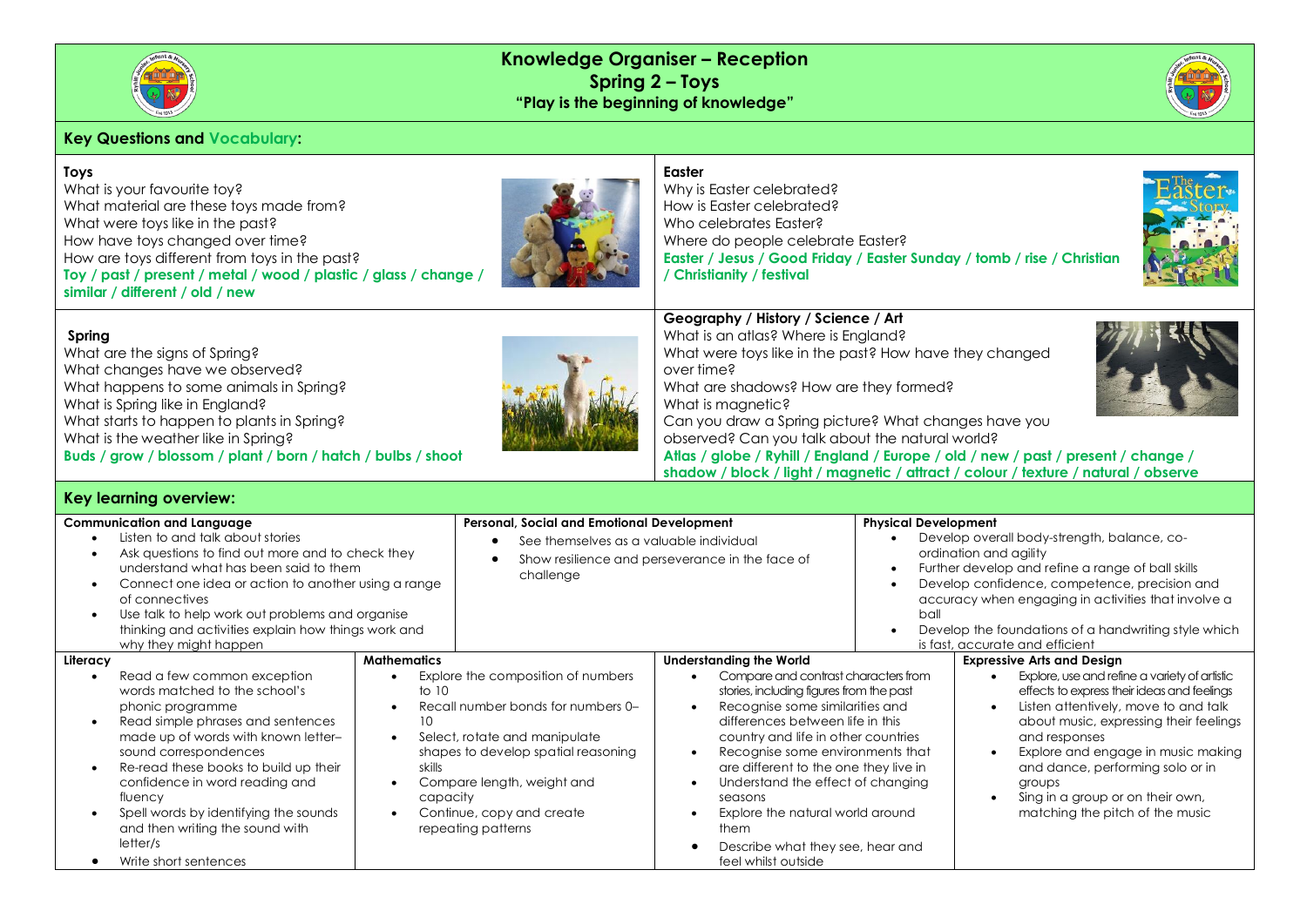| Books / Poems / Rhymes we will look at:                                                                                             | '50 things to do before you are 5' activities:                                                                                                                                                                             |  |  |
|-------------------------------------------------------------------------------------------------------------------------------------|----------------------------------------------------------------------------------------------------------------------------------------------------------------------------------------------------------------------------|--|--|
| Question Blake<br>$\bullet$ $S_{ix}$ $D_{inner}$<br>Shinday Hughes<br>DOGGER<br>400<br><b>MRS ARMITAGE</b><br>$S_{id}$<br>on Wheels | #11 Making Connections<br>f @wakefieldwellbeing<br>$rac{50}{\text{five}}$<br>#19 Growing Little People, Plants and<br>Things<br>#22 My Secret Treasures<br>#24 Hop, Skip and Jump<br>#25 Creative Junk<br>#30 Yummy Picnic |  |  |